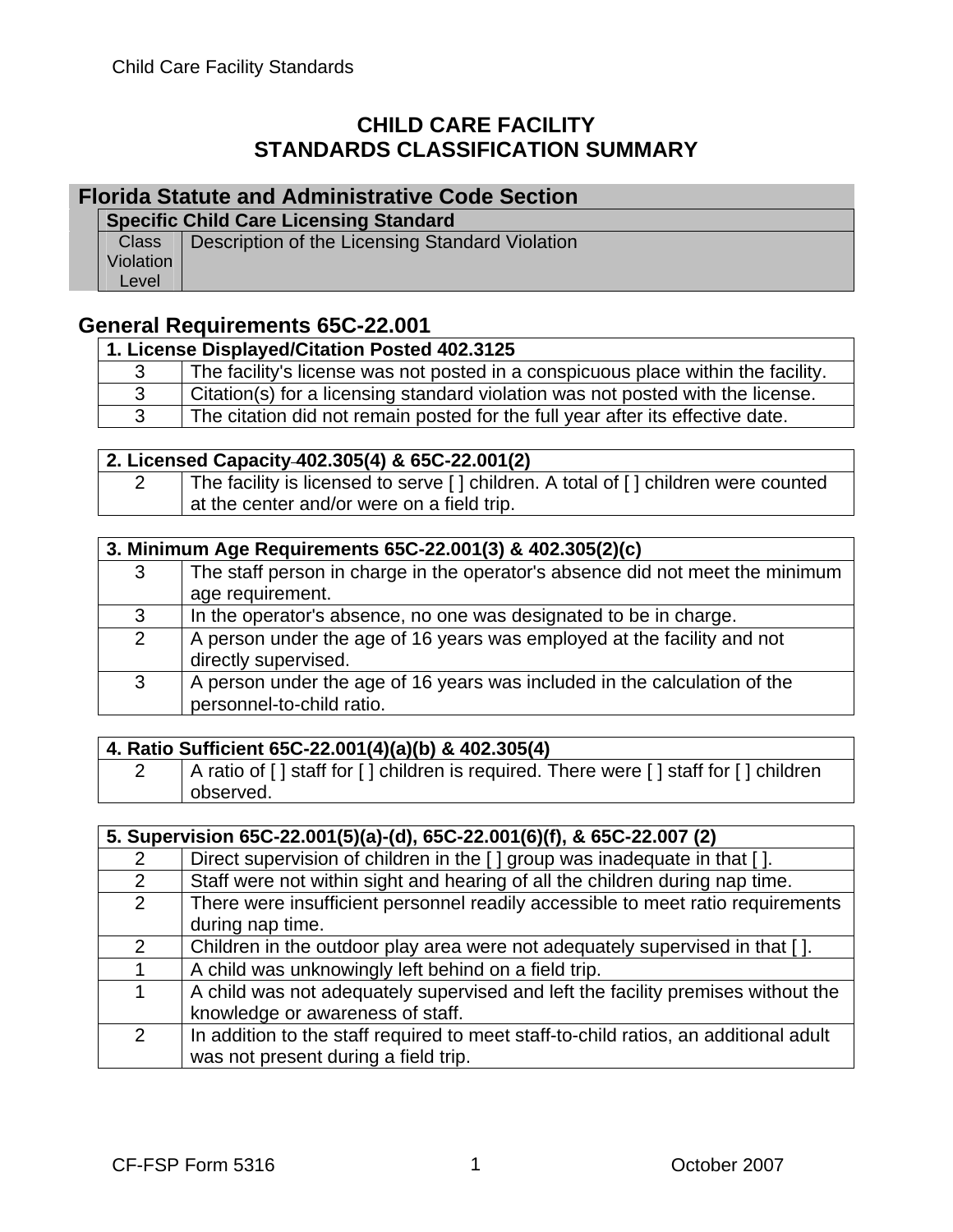|                | The operator or substitute, identified on the Supplemental, was observed        |
|----------------|---------------------------------------------------------------------------------|
|                | supervising children while under the influence of narcotics, alcohol or other   |
|                | drugs that impair the individual's ability to provide safe child care.          |
|                | The facility provided a water activity using a swimming pool that exceeds three |
|                | (3) feet in depth or a beach or lake area and did not have a person with a      |
|                | certified lifeguard certification or equivalent present.                        |
| 2              | The individual(s) responsible for children on a field trip did not have a       |
|                | telephone or other means of instant communication available.                    |
| $\overline{2}$ | During evening child care hours, staff did not stay awake at all times.         |
|                | An unscreened individual was left alone to supervise children in care.          |

#### **6. Driver's License, Physician Certification & First Aid/CPR Training 65C-22.001(6)(a)**

| 3                     | The facility's driver did not have documentation of a valid Florida driver's<br>license.                                                   |
|-----------------------|--------------------------------------------------------------------------------------------------------------------------------------------|
| $\mathbf{2}^{\prime}$ | The facility's driver did not have a valid Florida driver's license.                                                                       |
| 3                     | The personnel record did not include a copy of the driver's physician<br>certification which grants medical approval to operate a vehicle. |
| 3                     | The facility's driver did not have documentation of course completion for first<br>aid and/or infant and child CPR.                        |
| $\overline{2}$        | The facility's driver did not have a certificate of course completion for first aid<br>and/or infant and child CPR.                        |

|   | 7. Vehicle Insurance and Inspection 65C-22.001(6)(b)(c) & 402.305(10)                                                                                                       |  |
|---|-----------------------------------------------------------------------------------------------------------------------------------------------------------------------------|--|
| 3 | The operator did not have documentation of current insurance coverage for the<br>vehicle used to transport children in care.                                                |  |
| 2 | The operator did not have the required insurance coverage on all vehicles used<br>to transport children in care.                                                            |  |
| 3 | The facility did not have documentation of an annual vehicle inspection as<br>required in s. 316.615, Florida Statute, for a vehicle used to transport children<br>in care. |  |

| 8. Seat Belts/Child Restraints 65C-22.001(6)(d)(e)                          |  |
|-----------------------------------------------------------------------------|--|
| The vehicle had seat belts and/or safety restraints for [] children and []  |  |
| children were transported at one time.                                      |  |
| The facility's use of seat belts was not age appropriate for children being |  |
| transported who required safety restraints.                                 |  |
| The number of children transported exceeded the manufacturer's designated   |  |
| seating capacity.                                                           |  |

#### **9. Transportation 65C-22.001(6)(f)**  2 The facility did not have evidence that a log was maintained for all children transported. 3 The facility's transportation log was not retained for a minimum of four months.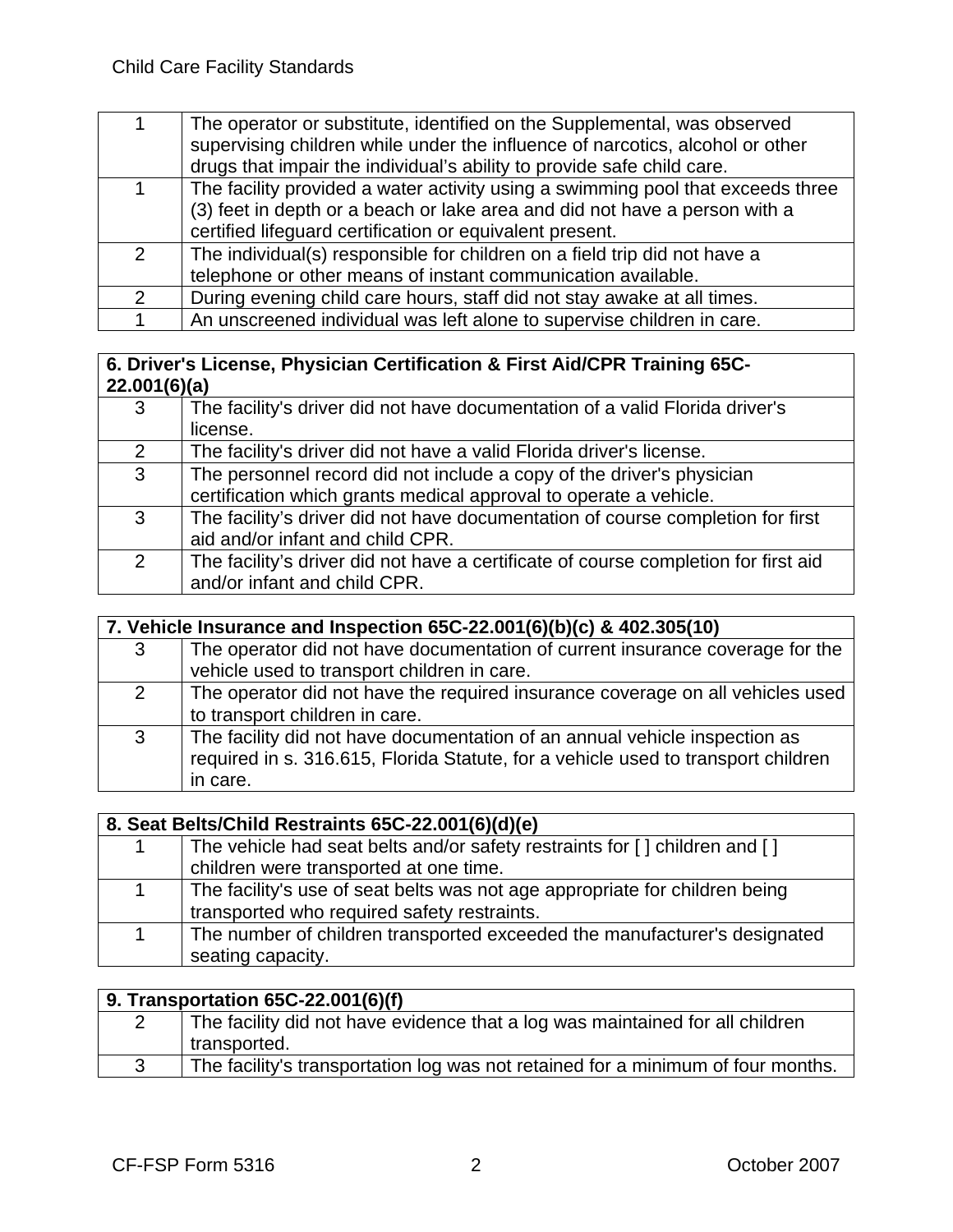| 3             | The facility's log for children transported did not include the following required  |
|---------------|-------------------------------------------------------------------------------------|
|               | elements: [].                                                                       |
| $\mathcal{P}$ | Upon arrival at the destination, it was determined that the driver of the vehicle   |
|               | failed to mark each child off the log as children departed the vehicle.             |
| $\mathcal{P}$ | The driver of the vehicle failed to drop the child off at the appropriate location. |
|               | The driver of the vehicle failed to drop the child off at the appropriate location  |
|               | resulting in serious harm to the health, safety or well-being of a child.           |
| 2             | Upon arrival at the destination, the driver of the vehicle and second adult failed  |
|               | to conduct a physical inspection and visual sweep of the vehicle to ensure that     |
|               | no child was left in the vehicle.                                                   |
|               | A child was left unattended in the vehicle without staff awareness upon             |
|               | returning from a field trip.                                                        |
| $\mathcal{P}$ | The required staff-to-child ratios were not maintained when transporting            |
|               | children.                                                                           |

|   | 10. Planned Activities 65C-22.001(7)(a)                                            |  |
|---|------------------------------------------------------------------------------------|--|
| 3 | The facility's written plan of scheduled activities was not written.               |  |
| 3 | The facility's written plan of scheduled activities was not followed.              |  |
| 3 | The facility's plan of scheduled activities was not posted in a place accessible   |  |
|   | to the custodial parents or legal guardians.                                       |  |
| 3 | The written plan of activities did not promote the emotional, social, intellectual |  |
|   | and physical growth of the children in care.                                       |  |
| 3 | The facility's plan of activities did not include outdoor play.                    |  |
| 3 | The written plan of activities did not include meals, snacks, or nap times,        |  |
|   | appropriate for the ages and the times the children are in care.                   |  |
| 3 | The written plan of activities did not include quiet and active play, both indoors |  |
|   | and outdoors.                                                                      |  |

|   | 11. Field Trip Permission 65C-22.001(7)(b)                                          |  |
|---|-------------------------------------------------------------------------------------|--|
| 3 | The facility failed to post, in a conspicuous location, the date, time and location |  |
|   | of a planned field trip at least two working days prior to the trip.                |  |
| 3 | The custodial parents or legal guardian were not provided advanced notice of a      |  |
|   | planned field trip.                                                                 |  |
| 3 | The facility did not secure written permission either in the form of a general      |  |
|   | permission or an individual permission slip prior to each field trip activity from  |  |
|   | the custodial parent or legal guardian.                                             |  |
| 3 | Documentation of custodial parent or legal guardian's permission for field trips    |  |
|   | was not on file for the child(ren) listed on the attached Supplemental.             |  |
| 3 | The facility failed to retain documentation of parental field trip permission for a |  |
|   | minimum of four months from the date of each field trip.                            |  |

#### **12. Child Discipline 65C-22.001(8)(a)(b)**  3 The custodial parents or legal guardian were not provided written notification of the facility's disciplinary policy. 2 A staff member did not comply with the facility's written discipline policy.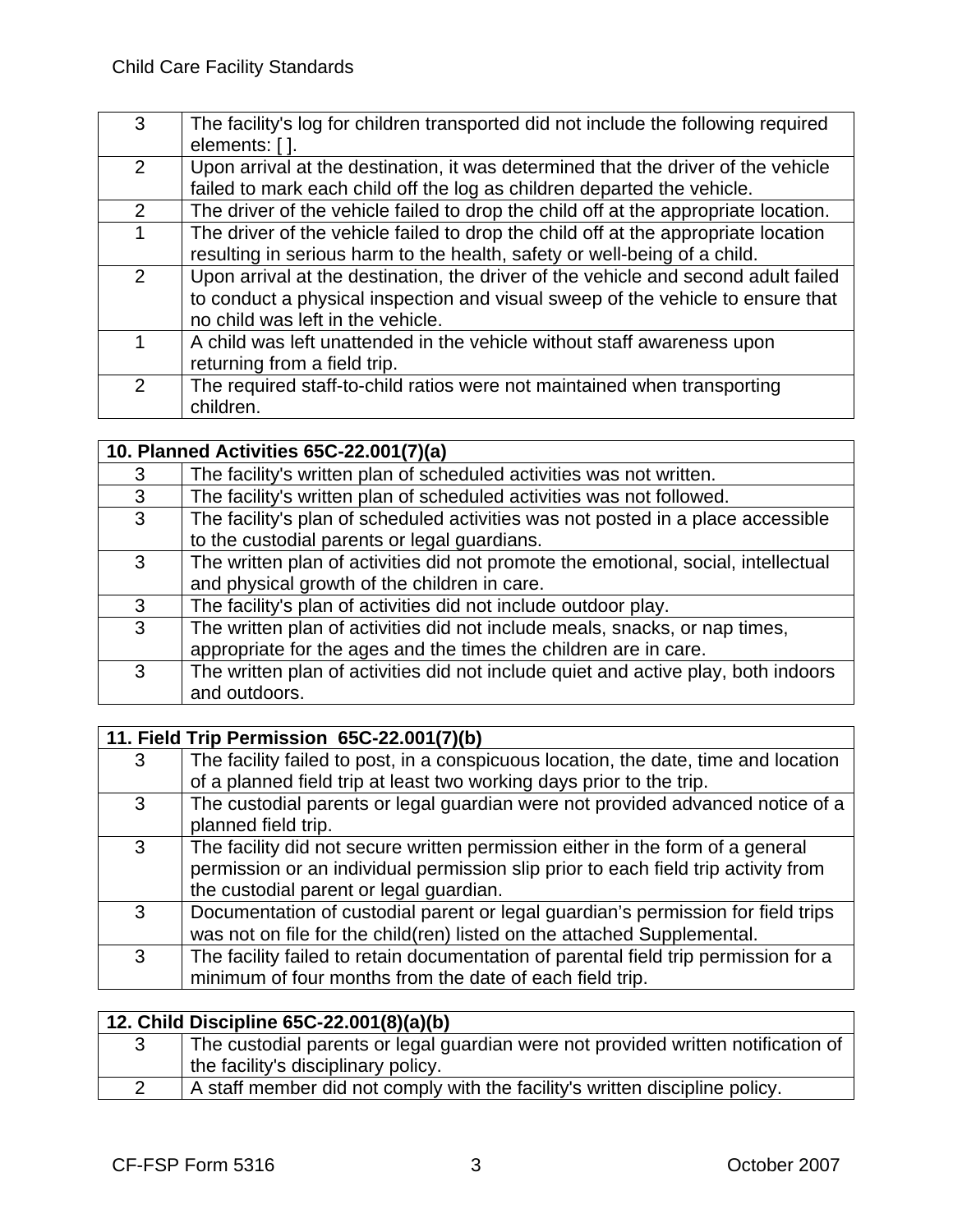|                | A method of discipline was used at the facility that was severe, humiliating or<br>frightening to children in that [].                              |
|----------------|-----------------------------------------------------------------------------------------------------------------------------------------------------|
| $\overline{2}$ | The facility's discipline practices included the use of spanking or other form of<br>physical punishment.                                           |
| 3              | Not all methods of discipline included in the facility's written policy are<br>permitted because they are neither age appropriate nor constructive. |
|                | A form of discipline used by staff was associated with food, rest and/or<br>toileting.                                                              |

## **13. Discipline Policy 65C-22.001(8)(c)**

| A copy of the discipline policy was not available for review by the licensing |
|-------------------------------------------------------------------------------|
| authority.                                                                    |

# **Physical Environment 65C-22.002**

|                | 14. Facility Environment 65C-22.002(1)(a)(c)                                                                                                      |
|----------------|---------------------------------------------------------------------------------------------------------------------------------------------------|
| 3              | Areas of the facility were found to be in need of cleaning.                                                                                       |
| 3              | There was evidence of rodent or vermin infestation was observed.                                                                                  |
| 3              | An area(s) of the facility was observed to not be in good repair.                                                                                 |
| 2              | An area of the facility was observed to be a serious health hazard to children in<br>care.                                                        |
| 2              | An area of the facility was observed to be a serious safety hazard to children in<br>care.                                                        |
| 3              | A safety deficiency having a low or no potential for harm to the children in care<br>was observed.                                                |
| 3              | A health deficiency having a low or no potential for harm to the children in care<br>was observed.                                                |
| $\overline{2}$ | During the facility's operating hours, an activity occurred which endangered the<br>health and/or safety of children in care.                     |
| 3              | The facility operator did not have current immunization records for the pet<br>observed. Immunizations are available for this type of animal.     |
| 3              | The facility operator did not have documentation that custodial parents or<br>guardian are given written notification of animals on the premises. |

|                | 15. Toxic Substances and Hazardous Materials 65C-22.002(1)(b)(e)(g)                                        |  |
|----------------|------------------------------------------------------------------------------------------------------------|--|
| 2              | A toxic substance was accessible to children.                                                              |  |
| 2              | A hazardous material was accessible to children.                                                           |  |
| 2              | A flammable product was accessible to children.                                                            |  |
| 2              | A cleaning supply was accessible to children.                                                              |  |
| $\overline{2}$ | Smoking was observed in the facility/outdoor play area/vehicle while children<br>were in care.             |  |
| 3              | There was evidence that smoking occurred in the facility/outdoor play area<br>while children were in care. |  |
|                | A firearm or weapon was observed on the premises.                                                          |  |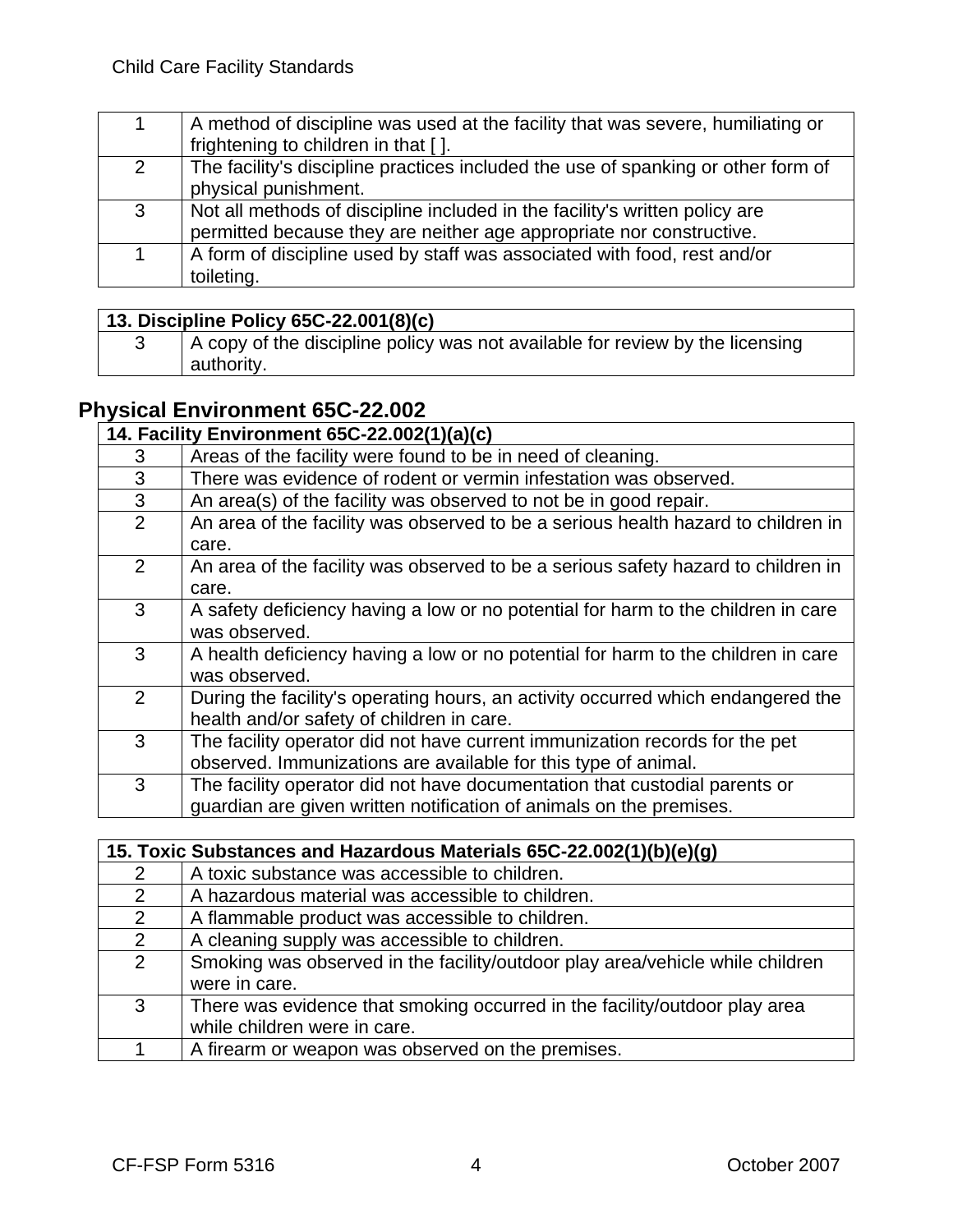|               | 16. Supplies Labeled/Stored 65C-22.002(1)(d)                                                                                                                                |  |
|---------------|-----------------------------------------------------------------------------------------------------------------------------------------------------------------------------|--|
| 2             | A potentially harmful item, [ ], was not labeled as required.                                                                                                               |  |
| 3             | The facility's storage of harmful items including cleaning supplies, flammable<br>products, poisonous, toxic and hazardous materials allowed access by children<br>in care. |  |
| 2             | Harmful items including cleaning supplies, flammable products, poisonous,<br>toxic, and hazardous materials were easily accessible by children in care.                     |  |
| 3             | The storage of knives and/or sharp tools allowed access by children in care.                                                                                                |  |
| $\mathcal{P}$ | Knives and/or sharp tools were easily accessible by children in care.                                                                                                       |  |

|   | 17. Lighting 65C-22.002(2)(a)                                                                             |
|---|-----------------------------------------------------------------------------------------------------------|
| 3 | All rooms did not have sufficient lighting equivalent to 20 foot candles at three<br>feet from the floor. |
| 3 | Lighting was insufficient to visually observe and supervise children, including<br>during nap time.       |
| 3 | All reading, painting and other close work areas did not have lighting equivalent<br>to 50 foot candles.  |

|   | 18. Temperature and Ventilation 65C-22.002(2)(b)(c)                          |  |
|---|------------------------------------------------------------------------------|--|
| 3 | The facility failed to maintain a temperature between 65 degrees and 82      |  |
|   | degrees Fahrenheit at all times.                                             |  |
| 3 | All rooms in the facility were not adequately ventilated.                    |  |
| 3 | Cleaning (other than general clean-up activities) of a room took place while |  |
|   | children were present in the room.                                           |  |

|   | 19. Indoor Floor Space 65C-22.002(3)(a)-(e), 402.305(6), 65C-22.007(3)(a)                                                                                                                                                    |  |
|---|------------------------------------------------------------------------------------------------------------------------------------------------------------------------------------------------------------------------------|--|
| 2 | The facility that held a valid license on October 1, 1992, did not have 20 square<br>feet of usable floor space per child for the number of children observed in care.                                                       |  |
|   | The facility had a capacity of [] based on 20 square feet per child, and []<br>children were observed in care.                                                                                                               |  |
| 2 | The facility did not have 35 square feet of usable floor space per child for the<br>number of children observed in care. The facility had a capacity of [] based on<br>35 square feet and [] children were observed in care. |  |
| 3 | The facility did not provide open indoor play space for infants outside of cribs<br>and playpens.                                                                                                                            |  |
| 3 | For centers that only provide evening child care, outdoor play space is not a<br>requirement; however, the facility had no designated indoor space that<br>promotes the development of gross motor skills.                   |  |

| 20. Outdoor Area/Square Footage 65C-22.002(4)(a)(b) & 402.305(6) |  |                                                                                        |
|------------------------------------------------------------------|--|----------------------------------------------------------------------------------------|
|                                                                  |  | $\blacksquare$ The fecility's outdoor space salculated at $45$ square feet per shild a |

| The facility's outdoor space calculated at 45 square feet per child allows []         |
|---------------------------------------------------------------------------------------|
| children to use the space at one time and $\lceil$ ] children were observed using the |
| space.                                                                                |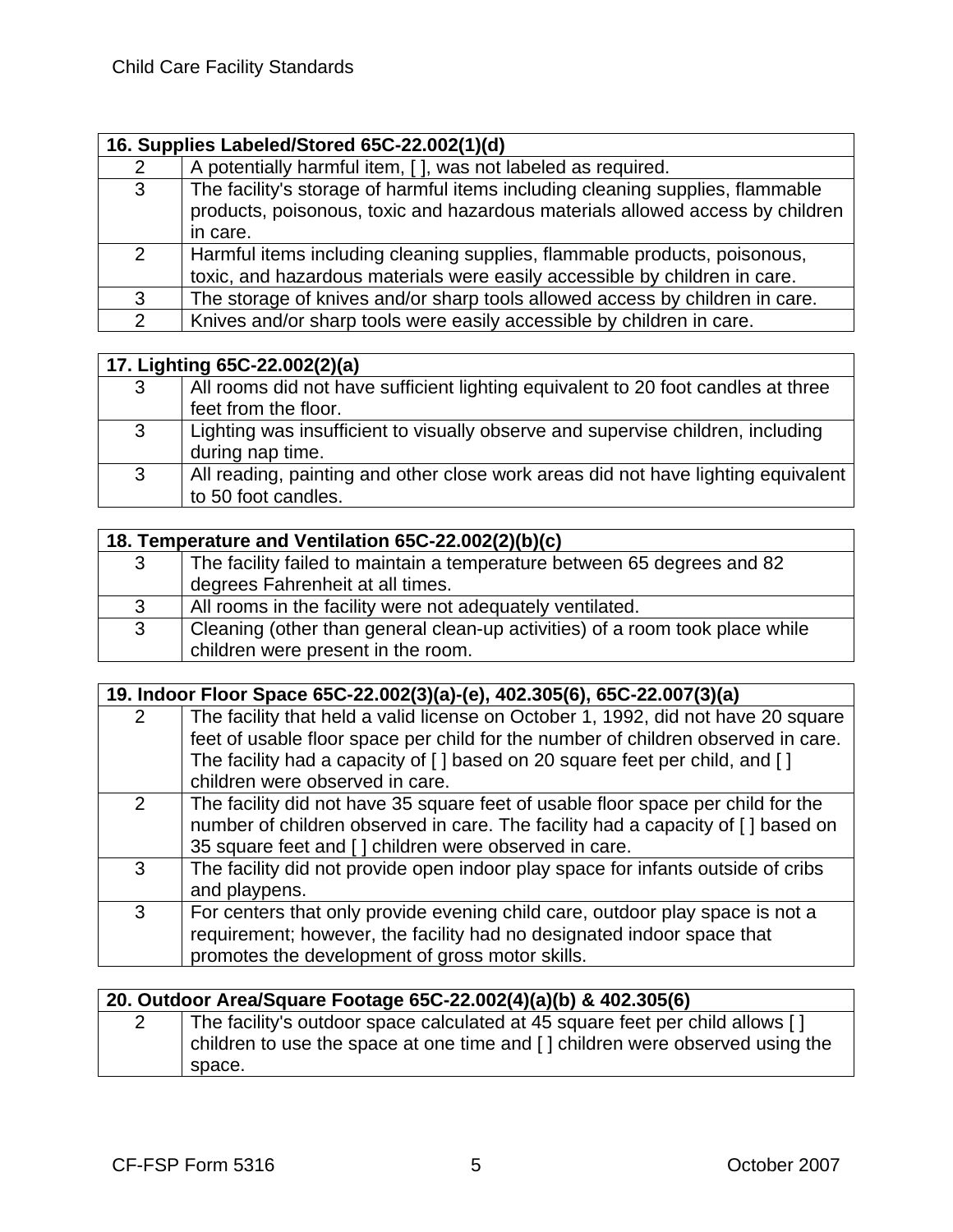|              | 21. Outdoor Play Area 65C-22.002(4)(c)(g)                                                                                                                     |  |
|--------------|---------------------------------------------------------------------------------------------------------------------------------------------------------------|--|
| 3            | The facility's outdoor play area contained debris.                                                                                                            |  |
| 3            | The outdoor play area was not clean, free from litter, nails, glass or other<br>hazards.                                                                      |  |
| 2            | The facility's outdoor play area was observed to pose a threat to the health,<br>safety or well-being of the children due to the presence of hazardous items. |  |
| $\mathbf{3}$ | The facility did not provide shade on the playground.                                                                                                         |  |
| 3            | The facility did not provide opportunities for outdoor time each day (weather<br>permitting) for infants in care.                                             |  |

|               | 22. Fencing 65C-22.002(4)(d)(e)                                                                                                                                                         |
|---------------|-----------------------------------------------------------------------------------------------------------------------------------------------------------------------------------------|
| $\mathcal{P}$ | The facility's outdoor play area was not fenced in accordance with accepted                                                                                                             |
|               | safety practices to prevent children's access to a water hazard.                                                                                                                        |
|               | The facility's outdoor play area was not fenced to prevent children's access to a<br>water hazard.                                                                                      |
| 2             | The facility's outdoor play space was not enclosed with fencing or walls a<br>minimum of 4 feet in height.                                                                              |
| 2             | The facility's fencing, walls or gate area had gaps that could allow children to<br>exit the outdoor play area.                                                                         |
| 3             | The base of the fence in the outdoor play area was not at ground level and<br>could allow access by children or animals or allow children to exit the play<br>area.                     |
| 3             | The fence in the outdoor play area had a dirt buildup at the base, causing the<br>fence to be less than the minimum 4 feet in height and could allow children to<br>exit the play area. |

|   | 23. Individual Bedding 65C-22.002(5)(a)(b) & 65C-22.008((3)(g)                                                       |
|---|----------------------------------------------------------------------------------------------------------------------|
| 3 | The bedding available for children in care was inadequate in that [].                                                |
| 2 | The bedding available was not safe and poses a threat to the health, safety or<br>well-being of a child in care.     |
| 3 | The bedding available for children in care was not sanitary.                                                         |
| 2 | The bedding available was not sanitary and poses a threat to the health, safety<br>or well-being of a child in care. |
| 3 | A cot, bed, crib, mattress, playpen or floor mat was not available for all children<br>who napped or slept           |
| 3 | The facility made use of double or multi-deck cribs, cots or beds for children<br>younger than one year old.         |
| 3 | The floor mats available for children were not at least one inch thick.                                              |
| 3 | The facility had no designated area for school-age children choosing to rest.                                        |
| 3 | The facility had no designated area where or each child can sit quietly or lie<br>down to rest or nap.               |
| 3 | The floor mats available for children in care were not covered with an<br>impermeable surface.                       |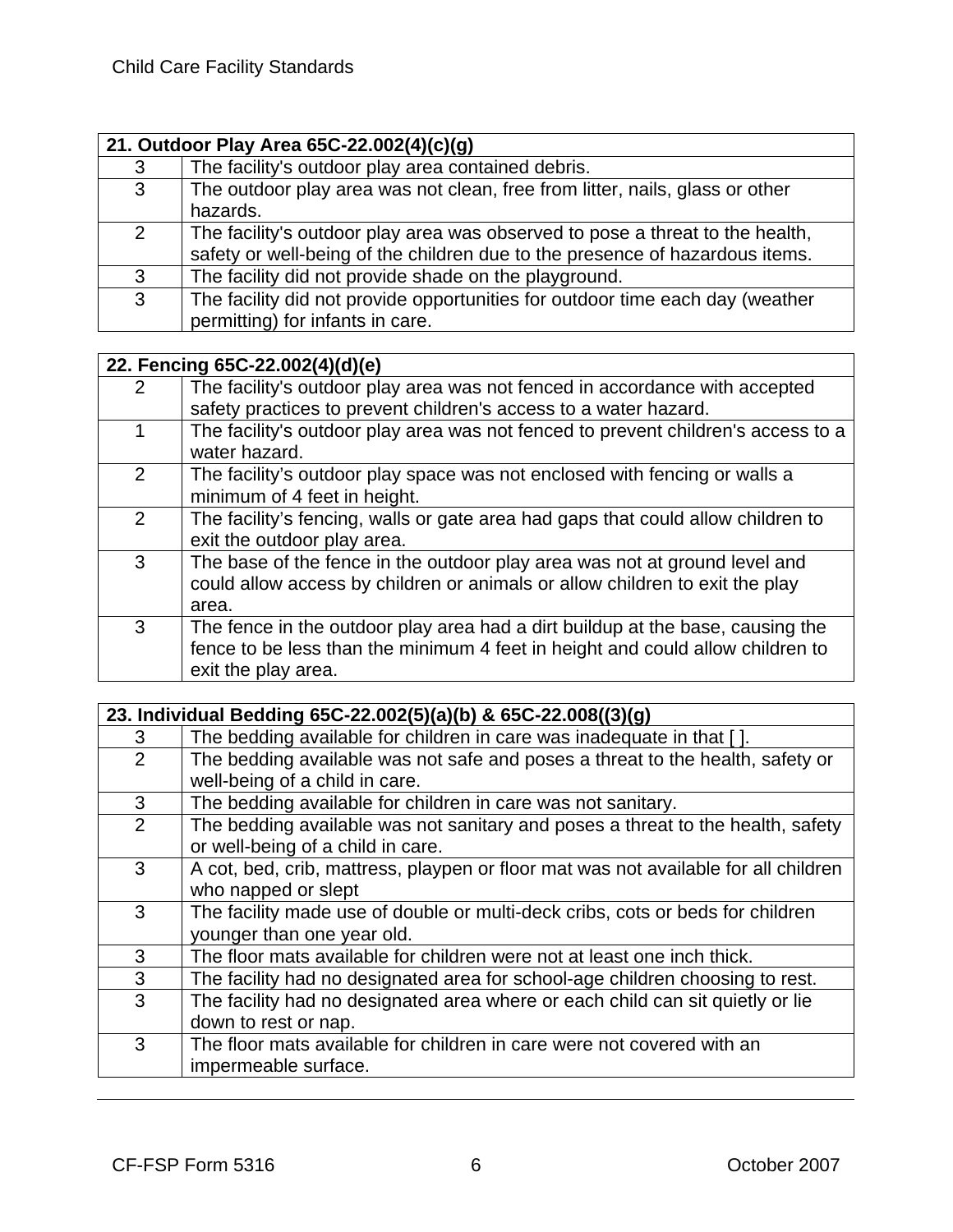### **24. Bedding and Linens 65C-22.002(5)(c)(d)**

| 3                                           | The facility had no system in place for laundering linens weekly or more often |
|---------------------------------------------|--------------------------------------------------------------------------------|
|                                             | as needed.                                                                     |
| 3                                           | Linens, if used by more than one child, were not laundered between usage.      |
| 3                                           | The facility's storage of linens was not sanitary.                             |
| 3                                           | Linens were not provided for sleeping children.                                |
| 3                                           | Pillows and blankets were not available for sleeping children.                 |
| 25. Nap Space Requirements 65C-22.002(5)(e) |                                                                                |
| 3                                           | A minimum distance of 18" was not maintained between each napping and          |
|                                             | sleeping space.                                                                |
|                                             |                                                                                |

### **26. Exit Area Clear 65C-22.002(5)(e)**

| Exit areas were not clear in accordance with fire safety regulations. |
|-----------------------------------------------------------------------|
| I Exit areas were blocked off and inaccessible in an emergency.       |

### **27. Crib Requirements 65C-22.002(5)(f)(g)**

|                | $\blacksquare$                                                                    |
|----------------|-----------------------------------------------------------------------------------|
| 3              | The facility did not have an adequate number of cribs, portacribs or playpens     |
|                | with sides for the number of children up to one year old in care.                 |
| $\overline{2}$ | The facility used cribs that did not meet federal guidelines as the bar spacings  |
|                | exceeded the maximum two and three-eighths inches.                                |
| $\overline{2}$ | An infant was observed in a crib with the crib sides down.                        |
| $\overline{2}$ | A napping or sleeping infant that is not capable of rolling over on their own was |
|                | observed not positioned on their back and on a firm surface.                      |
| 3              | The custodial parent or guardian had not provided available documentation         |
|                | that an alternative position is authorized by the physician and a napping or      |
|                | sleeping infant that is not capable of rolling over on their own was observed not |
|                | positioned on their back.                                                         |
|                |                                                                                   |

|   | 28. Toilets and Basins 65C-22.002(6)(a)(b)1(c) & (g)                                |  |
|---|-------------------------------------------------------------------------------------|--|
| 3 | A basin used by children was not easily accessible and a safely constructed         |  |
|   | platform was not in place.                                                          |  |
| 3 | A toilet used by children was not easily accessible and a safely constructed        |  |
|   | platform was not in place.                                                          |  |
| 3 | The facility did not have the number of toilets and/or wash basins required for     |  |
|   | the licensed capacity.                                                              |  |
| 3 | The facility did not adequately maintain the toilet and bath facilities used by the |  |
|   | children as evidenced by [].                                                        |  |
| 3 | The facility did not adequately keep the toilet and bath facilities used by the     |  |
|   | children clean and sanitized.                                                       |  |
| 2 | The facility did not adequately keep the toilet and bath facilities used by the     |  |
|   | children clean and sanitized posing a threat to the health, safety or well-being    |  |
|   | of the children.                                                                    |  |
| 3 | The facility provided care for diapered infants only and did not have two wash      |  |
|   | basins for every thirty infants.                                                    |  |
| 3 | A toilet facility opened directly into an area where food was prepared.             |  |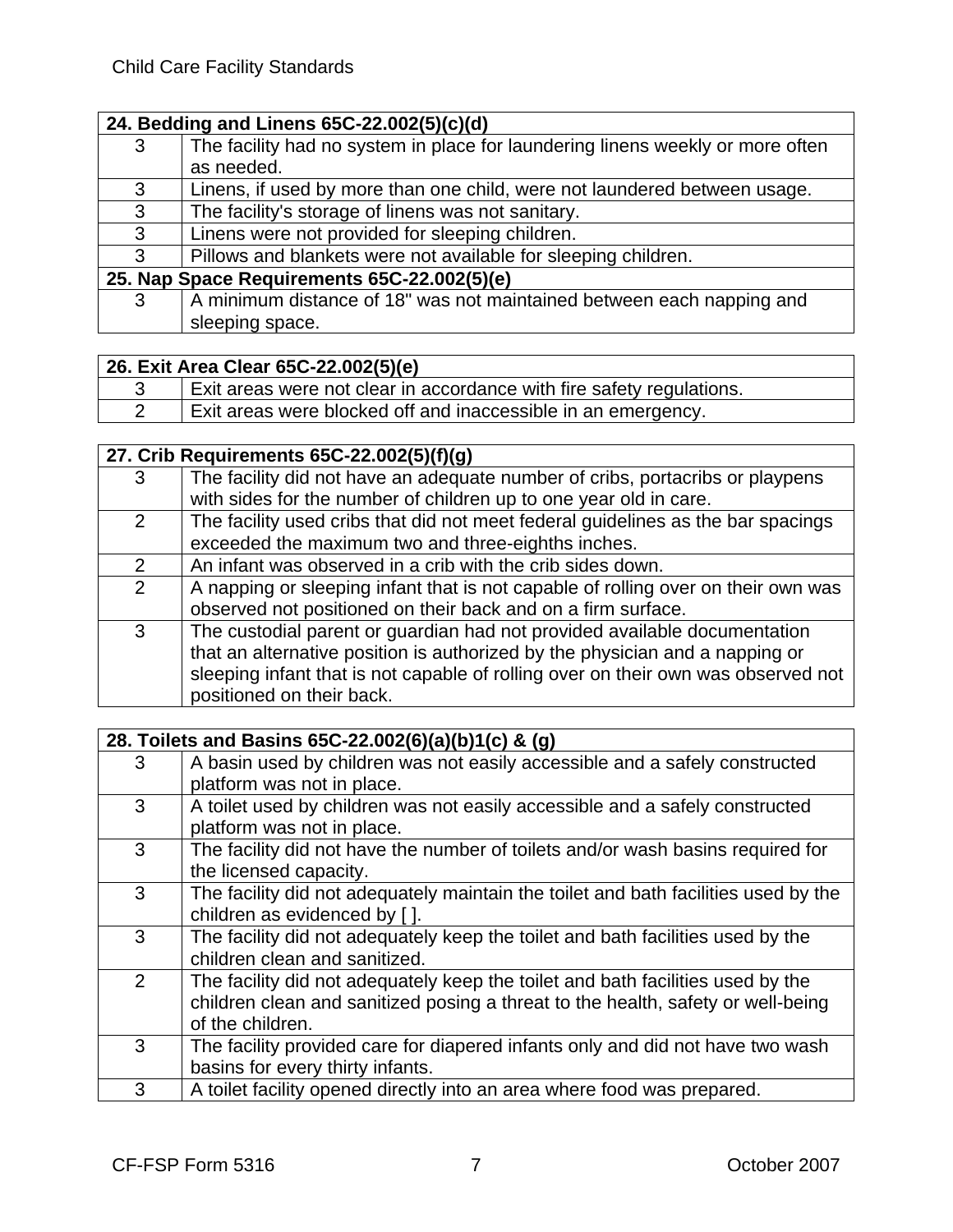|                                                         | 29. Potty Chairs 65C-22.002(6)(b)2                                                                                                                                          |
|---------------------------------------------------------|-----------------------------------------------------------------------------------------------------------------------------------------------------------------------------|
| 3                                                       | The cleaning and sanitizing of potty chairs did not take place between use by<br>different children.                                                                        |
| 2                                                       | The cleaning and sanitizing of potty chairs did not take place between use by<br>different children posing a threat to the health, safety or well-being of the<br>children. |
| 30. Bath Facilities and Supervision 65C-22.002(6)(d)(e) |                                                                                                                                                                             |
| 3                                                       | The facility serving children other than school age, had neither a portable nor a<br>permanent bath facility available for bathing children.                                |
| 2                                                       | Children did not receive adequate supervision while toileting or bathing.                                                                                                   |
| 3                                                       | Children did not receive adequate assistance with toileting or bathing as<br>required by their age or need.                                                                 |

| 31. Bathroom Supplies and Equipment 65C-22.002(6)(f) |                                                                                          |
|------------------------------------------------------|------------------------------------------------------------------------------------------|
| 3                                                    | Paper towels or hand drying machines were not available and within reach of<br>children. |
| 3                                                    | Soap was not available to children using the toileting facility.                         |
| 3                                                    | A toileting area did not provide a trash receptacle.                                     |
| 3                                                    | Toilet paper was not available to children using the toileting facility.                 |

#### **32. Operable Phone 65C-22.002(7)(b)**

| The facility staff did not have a working corded telephone available within the                                   |
|-------------------------------------------------------------------------------------------------------------------|
| building in the event of a power outage.                                                                          |
| The facility staff did not have a working corded telephone within the building in<br>the event of a power outage. |
|                                                                                                                   |

|               | 33. Fire Drills 65C-22.002(7)(c)(d)                                                                                      |  |
|---------------|--------------------------------------------------------------------------------------------------------------------------|--|
| 3             | Though monthly fire drills were conducted, a written record of fire drills was not<br>completed.                         |  |
| $\mathcal{P}$ | Monthly fire drills were not conducted.                                                                                  |  |
| 3             | The facility did not maintain documentation fire drills for a minimum of four<br>months from the date of the fire drill. |  |

#### **34. Window Screens 65C-22.002(8)(a)1**

3 Not all opened doors and windows had screens affixed and/or maintained.

|   | 35. Proper Handwashing 65C-22.002(8)(a)2 & 4,(b)1                                                                             |  |
|---|-------------------------------------------------------------------------------------------------------------------------------|--|
| 2 | A staff member was observed to not wash their hands appropriately after<br>assisting a child with toileting.                  |  |
| 2 | A staff member was observed to not wash their hands appropriately after<br>diapering a child.                                 |  |
| 3 | A child was observed to not wash their hands appropriately after toileting.                                                   |  |
| 3 | Staff did not ensure that children sleeping overnight at the facility brushed their<br>teeth and washed their face and hands. |  |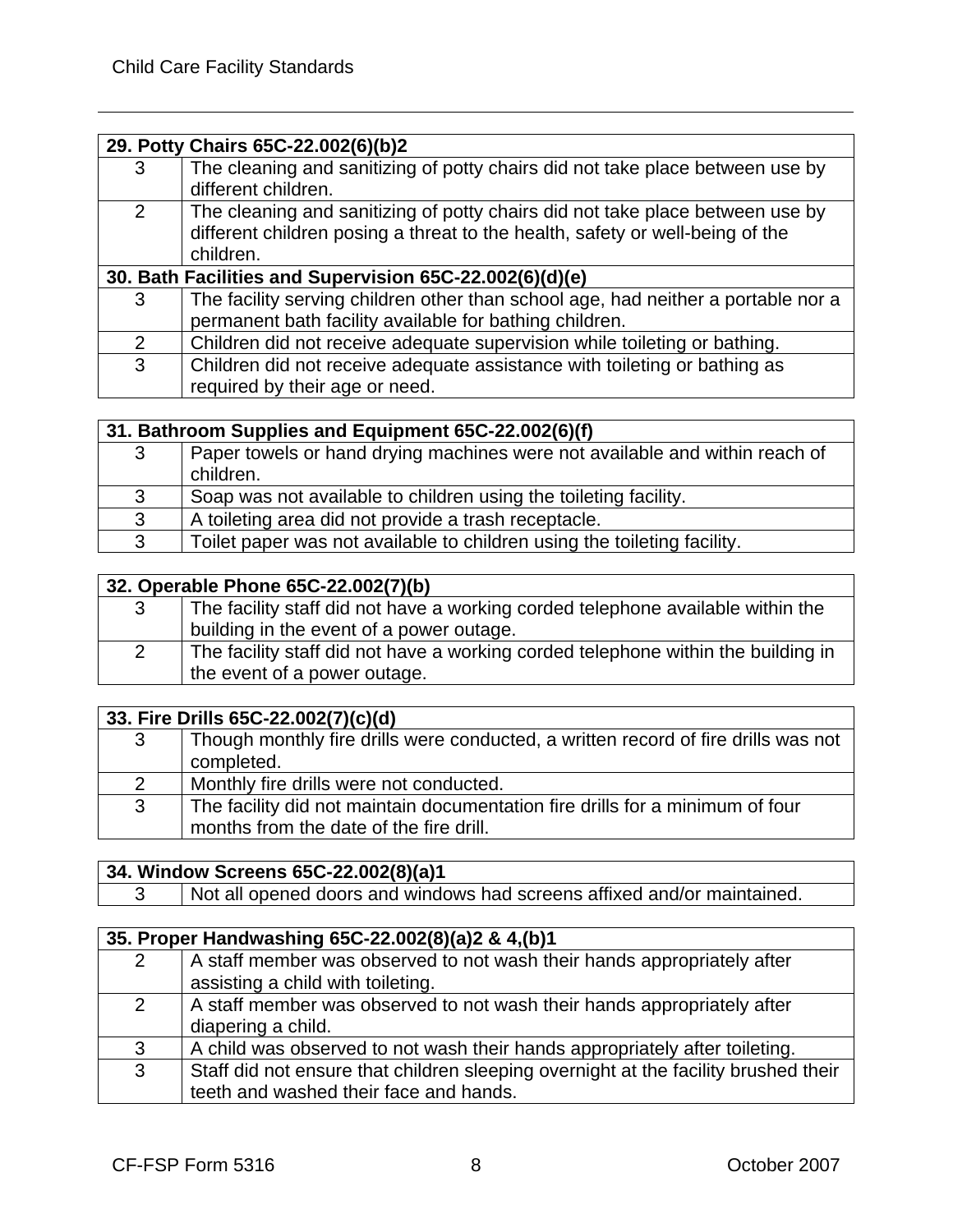| Children shared use of toothbrushes, towels and/or wash cloths.                  |
|----------------------------------------------------------------------------------|
| . Staff and/or children did not immediately wash their hands after outdoor play. |

## **36. Drinking Water Available 65C-22.002(8)(a)3**

| Drinking water available to children was not safe in that []. |
|---------------------------------------------------------------|
| Drinking water was not available to all children.             |

## **37. Sanitary Diapering 65C-22.002(8)(b)1-4**

|                | , ____________                                                                                                                |
|----------------|-------------------------------------------------------------------------------------------------------------------------------|
| 3              | Items unrelated to diaper changing were stored in the diaper changing area or<br>placed on the diaper changing table/surface. |
|                |                                                                                                                               |
| 3              | The diaper changing surface was not cleaned with a sanitizing solution after                                                  |
|                | each use.                                                                                                                     |
| 3              | Diaper changing occurred on a surface that was not impermeable.                                                               |
| 3              | Staff were observed to use the hand washing sink for food preparation and/or                                                  |
|                | clean up.                                                                                                                     |
| 3              | The diaper changing area is in or near the food preparation, service or feeding                                               |
|                | area.                                                                                                                         |
| 3              | There was not a supply of clean diapers, clothing and/or linens.                                                              |
| $\overline{2}$ | Children were left unattended while being diapered or when changing clothes.                                                  |
| 3              | A basin with running water was not available in the infant room or an adjoining                                               |
|                | room.                                                                                                                         |
| 3              | Handwashing facilities in the infant room or an adjoining room did not include:                                               |
|                | disposable towels or hand drying machines, soap, and/or a trash receptacle.                                                   |

## **38. Diaper Disposal 65C-22.002(8)(b)5 & 6**

| 3              | Soiled items were not disposed of in a plastic-lined, securely covered        |
|----------------|-------------------------------------------------------------------------------|
|                | container.                                                                    |
| 3              | The container for storage of soiled disposable diapers was not covered.       |
| $\overline{2}$ | The container for storage of soiled disposable diapers was accessible to      |
|                | children.                                                                     |
| 3              | The container used for the disposal of soiled disposable diapers was not      |
|                | emptied and sanitized daily.                                                  |
| $\overline{2}$ | Soiled cloth diapers were not placed in a securely covered container that was |
|                | inaccessible to children.                                                     |

## **39. Indoor Equipment 65C-22.002(9(a)**

|                | <u> JU: :::WUU: EUM:p:::V::: VUU EE!VV=\V\U/</u>                                |  |
|----------------|---------------------------------------------------------------------------------|--|
| 3              | Toys, equipment and/or furnishings available to the children in care were not   |  |
|                | age appropriate in that [].                                                     |  |
| 3              | The quantity of toys, equipment and/or furnishings suitable to each child's age |  |
|                | and development was inadequate for the number of children in care.              |  |
| 3              | Toys, equipment and/or furnishings were not safe in that [].                    |  |
| $\overline{2}$ | Toys, equipment and/or furnishings were not safe and pose a threat to the       |  |
|                | health, safety or well-being of the children in care.                           |  |
| 3              | Toys, equipment and/or furnishings were not maintained in a sanitary            |  |
|                | condition.                                                                      |  |

٦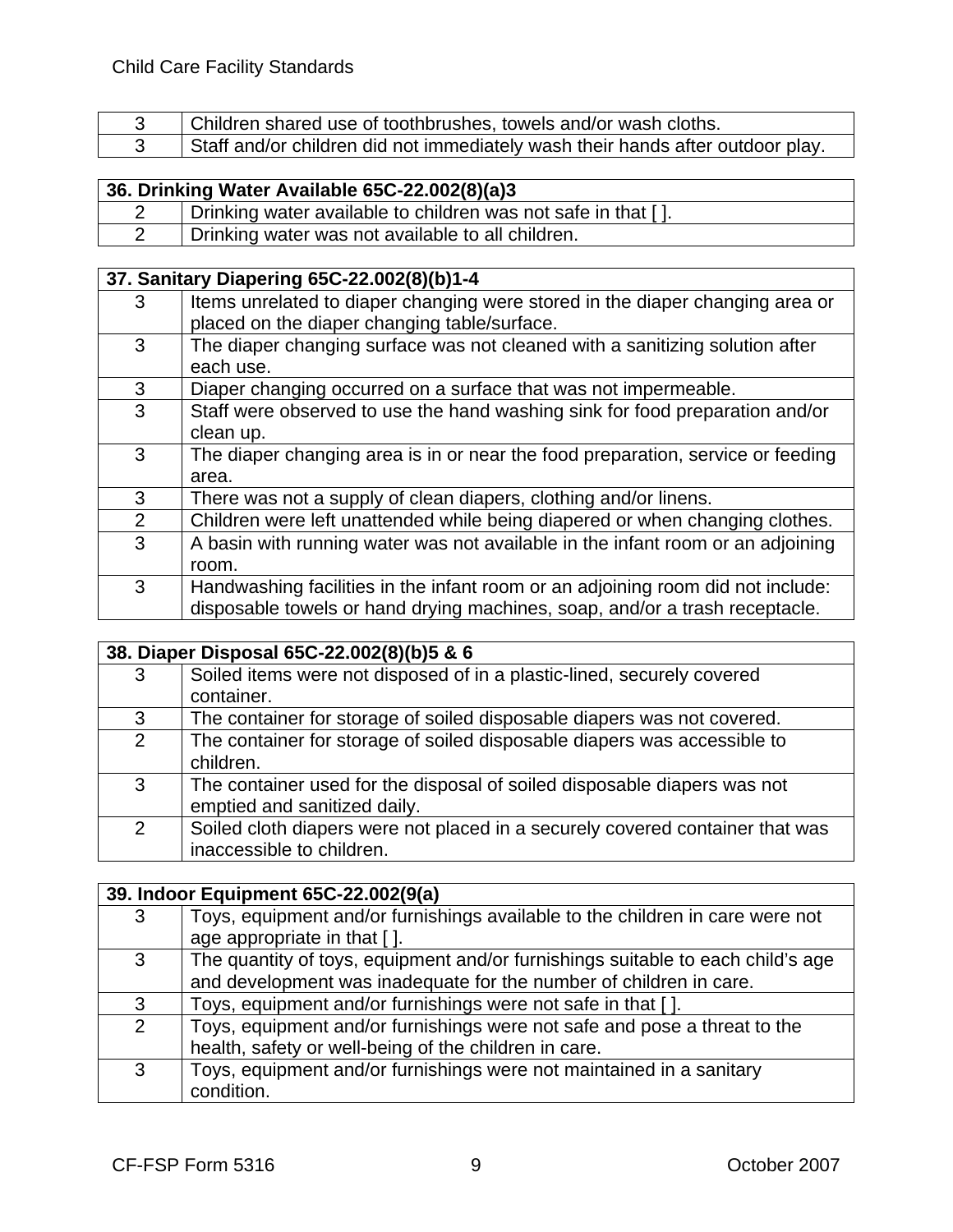#### **40. Outdoor Equipment 65C-22.002(9)(b)**

|                | — 1 <del>—</del> 1 1 — 1                                                      |
|----------------|-------------------------------------------------------------------------------|
| 3              | The frame of the [] was not securely anchored in the ground or stationary by  |
|                | design.                                                                       |
| $\overline{2}$ | The play equipment was not safe for the children to use in that [].           |
| 3              | There was no evidence that routine checks were conducted at least every       |
|                | other month of all supports, above and below the ground, all connectors, and  |
|                | moving parts.                                                                 |
| $\overline{2}$ | A resilient surface was not provided beneath and within the fall zone for []. |
| 3              | The ground cover or other protective surface under the [] was not maintained. |
| 3              | The placement of [] did not allow for adequate distance/clearance from other  |
|                | equipment or other children in the area.                                      |
| $\overline{2}$ | Sharp, broken and/or jagged edges were observed on the [] that pose a threat  |
|                | to the health, safety or well-being of the children in the play area.         |
| 3              | The equipment used in the outdoor play area was not constructed to allow for  |
|                | water drainage.                                                               |
| 3              | Equipment available to children in the outdoor play area was not appropriate  |
|                | for the age and developmental level of the children in care in that [].       |
|                |                                                                               |

## **Training 65C-22.003**

|   | 41. Training Requirements 65C-22.003(2) & 402.305(2)(d)                                                                                                                                                                                                       |  |
|---|---------------------------------------------------------------------------------------------------------------------------------------------------------------------------------------------------------------------------------------------------------------|--|
| 3 | The successful completion of the 40 clock-hour Introductory Child Care<br>Training requirement was not documented on CF-FSP Form 5267 or the<br>department's training transcript for staff as indicated on the attached<br>Supplemental.                      |  |
| 3 | The employee(s), whose name is listed on the attached Supplemental, did not<br>complete the 40 clock-hour Introductory Child Care Training requirement.                                                                                                       |  |
| 3 | The facility did not have documentation to show completion of a five hour early<br>literacy and language development of children ages birth through five course,<br>as identified on the attached Supplemental, for staff employed for at least 12<br>months. |  |
| 3 | The department's approved five hour early literacy and language development<br>of children ages birth through five course was not completed for employee(s)<br>as listed on the attached Supplemental.                                                        |  |
| 3 | A volunteer who works more than 40 hours per month, whose name is listed on<br>the attached Supplemental, did not complete the 40 clock-hour Introductory<br>Child Care Training requirement.                                                                 |  |
| 3 | The facility did not have documentation to show completion of the 40 clock-<br>hour Introductory Child Care Training requirement for a volunteer who works<br>more than 40 hours per month, whose name is listed on the attached<br>Supplemental.             |  |
| 3 | The facility did not have documentation to show enrollment in the introductory<br>course in child care for all staff employed for at least 90 days, as identified on<br>the attached Supplemental.                                                            |  |

#### **42. 10-Hour In-Service 65C-22.003(6)(a)-(c)**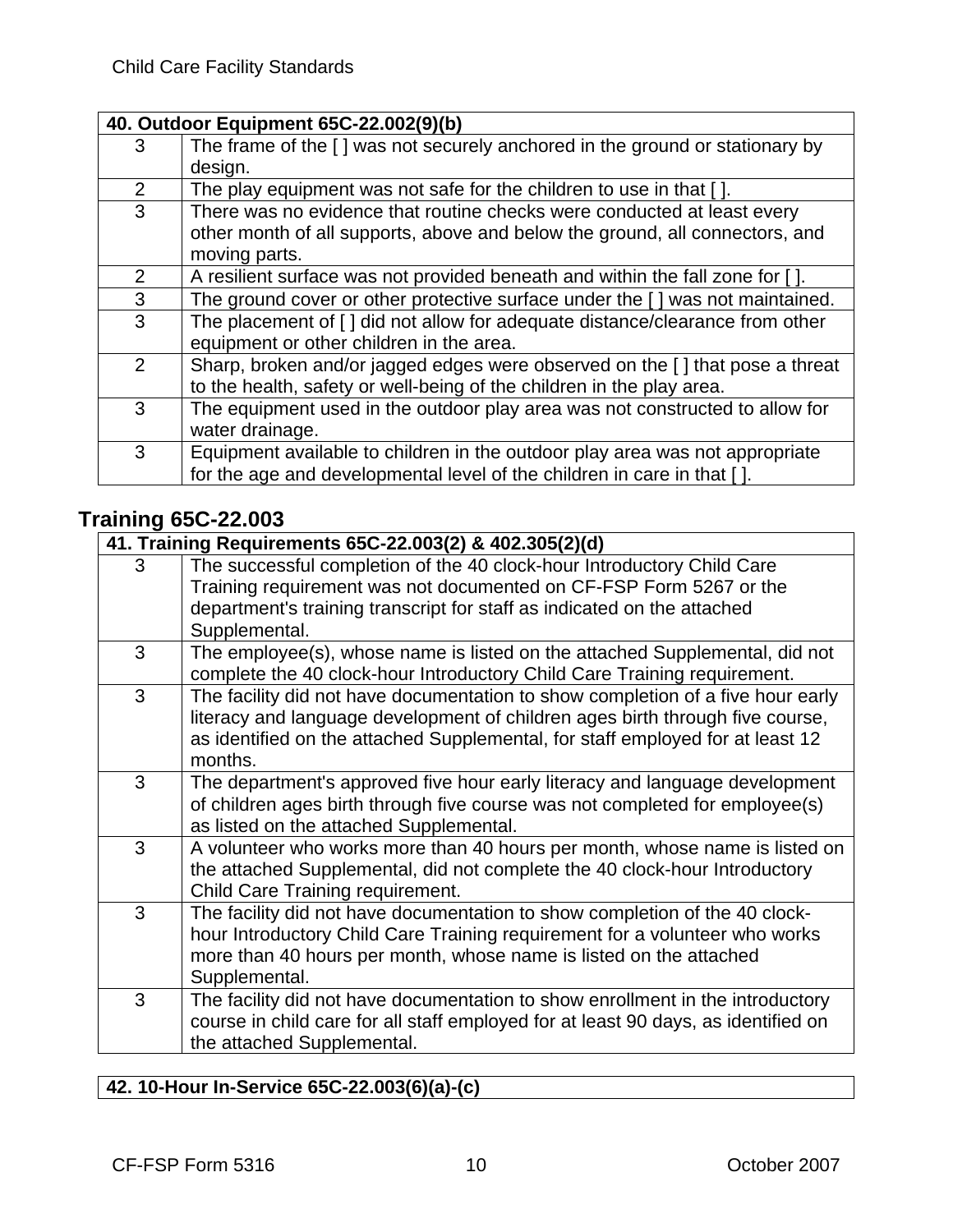| 3 | Documentation of in-service training was not recorded on CF-FSP Form 5268,<br>Child Care In-service Training Record, for the director as indicated on the<br>attached Supplemental.          |
|---|----------------------------------------------------------------------------------------------------------------------------------------------------------------------------------------------|
| 3 | Documentation of in-service training was not recorded on CF-FSP Form 5268,<br>Child Care In-service Training Record, for staff as indicated on the attached<br>Supplemental.                 |
| 3 | The ten hours of annual in-service training had not been completed for the<br>fiscal year beginning July 1 and ending June 30 for the director as indicated on<br>the attached Supplemental. |
| 3 | The ten hours of annual in-service training had not been completed for the<br>fiscal year beginning July 1 and ending June 30 for staff as indicated on the<br>attached Supplemental.        |

|   | 43. Credentialed Staff 65C-22.003(7) & 65C-22.003(8)                                                                                                                                |
|---|-------------------------------------------------------------------------------------------------------------------------------------------------------------------------------------|
| 3 | The facility was required to have at least [] credentialed staff and had []<br>credentialed.                                                                                        |
| 3 | The credentialed staff failed to meet the minimum work hours required as<br>documented on time sheets, personnel schedules or employment records.                                   |
| 3 | CF-FSP Form 5206, Child Care Personnel Professional Development<br>Confirmation Form, was not on file for staff as indicated on the attached<br>Supplemental.                       |
| 3 | All owners or operators responsible for the daily operation of the program must<br>have a Director Credential. This standard is not currently met due to [].                        |
| 3 | The person with the Director Credential was not on-site a majority of the hours<br>that the facility is in operation.                                                               |
| 3 | The person with the Director Credential does not meet the definition of director<br>because that individual is not responsible for the daily operation of the<br>program.           |
| 3 | The facility owner failed to notify the licensing authority within 5 working days of<br>when the facility lost the credentialed director or when there was a change of<br>director. |
| 3 | The director was not on site during the inspection. The person in charge did not<br>meet the requirements as follows: [].                                                           |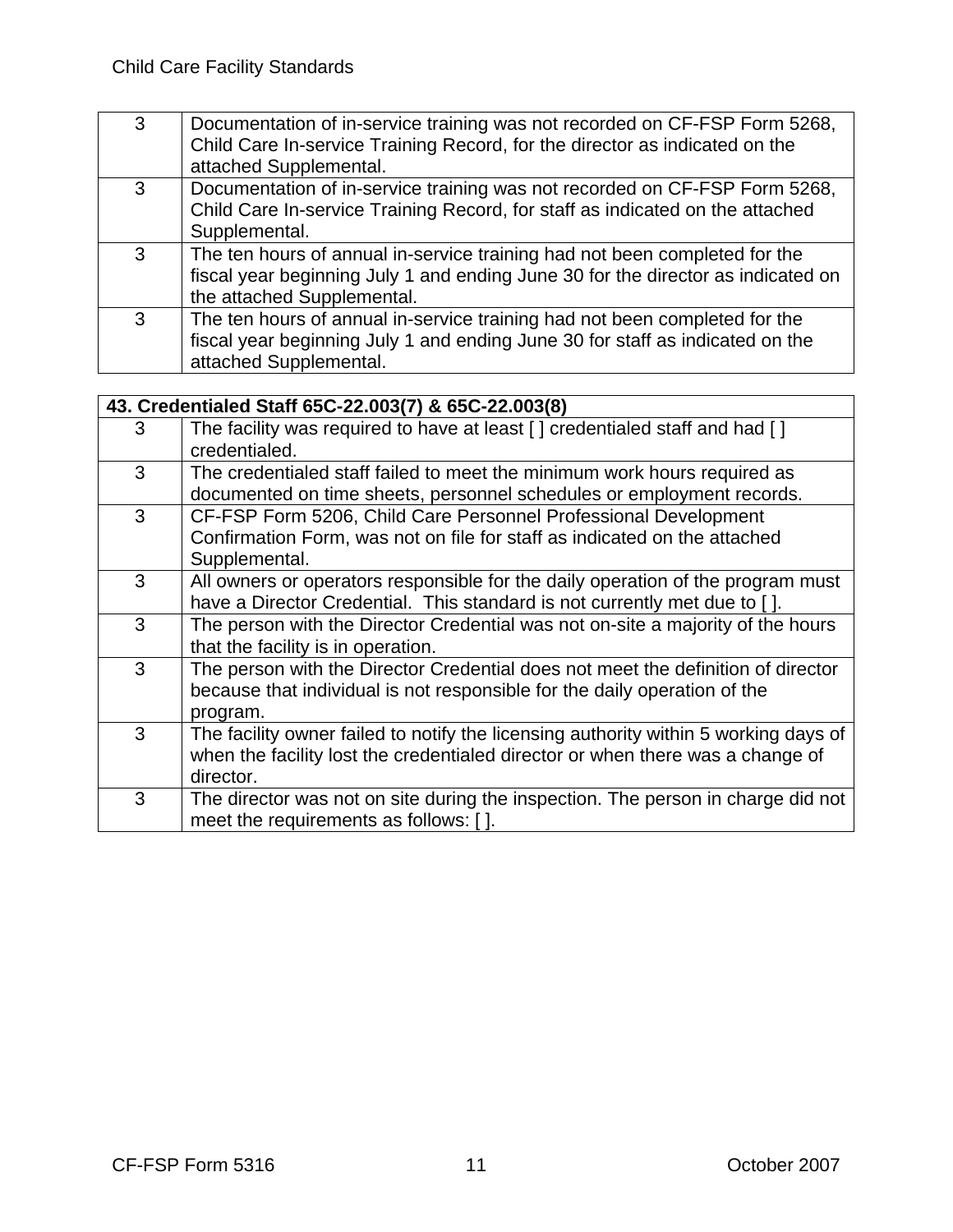## **Health Requirements 65C-22.004**

|               | 44. Communicable Disease Control 65C-22.004(1)                                                                                                |
|---------------|-----------------------------------------------------------------------------------------------------------------------------------------------|
| 3             | The facility did not have an isolation area designated for the care of an ill child.                                                          |
| 3             | The facility's isolation area designated for the care of an ill child was not<br>adequately ventilated or heated.                             |
| 3             | The facility's isolation area did not have a bed, mat or cot.                                                                                 |
| 3             | A child suspected of having a communicable disease was not removed from<br>the facility or placed in isolation.                               |
| 3             | The facility did not report the child's signs and symptoms of illness to the child's<br>custodial parents or legal guardian.                  |
| $\mathcal{P}$ | A child placed in the isolation area was not within sight and hearing of a staff<br>person.                                                   |
| 3             | A child was permitted to return to the facility without medical authorization or<br>the signs and symptoms of the disease were still present. |
| 2             | A child identified as having head lice was permitted to return to the facility<br>before treatment had occurred.                              |

|               | 45. First Aid Requirements 65C-22.004(2)(a)-(c)                                      |
|---------------|--------------------------------------------------------------------------------------|
| 2             | The facility did not have at least one staff member with current and valid           |
|               | certificate of course completion for first aid training.                             |
| 2             | The facility did not have at least one staff member with current and valid           |
|               | certificate of course completion for first aid training present at all times that    |
|               | children are in care.                                                                |
| 2             | The facility did not have an adequate number of staff appropriately trained in       |
|               | first aid to maintain coverage both on-site and on field trips.                      |
| $\mathcal{P}$ | The facility did not have a first aid kit available on the premises at all times.    |
| 3             | A first aid kit did not accompany child care staff on a field trip.                  |
| 3             | The facility's first aid kit was stored in an area inaccessible to child care staff. |
| 3             | The facility's first aid kit was missing the following items: [].                    |

#### **46. CPR Requirements 65C-22.004(2)(a)(b)**

| $\overline{2}$ | The facility did not have at least one staff member with current and valid        |
|----------------|-----------------------------------------------------------------------------------|
|                | certificate of course completion for infant and child cardiopulmonary             |
|                | resuscitation (CPR).                                                              |
| $\overline{2}$ | The facility did not have at least one staff member with current and valid infant |
|                | and child cardiopulmonary resuscitation present during all hours of operation.    |
| $\mathcal{P}$  | The facility had an inadequate number of staff appropriately trained in CPR to    |
|                | maintain coverage both on-site and on field trips.                                |
| $\overline{2}$ | The training was not done by classroom instruction and is invalid for those staff |
|                | listed on the attached Supplemental.                                              |

| 47. Emergency Telephone Numbers 65C-22.004(2)(d)1 |  |                                                                                |
|---------------------------------------------------|--|--------------------------------------------------------------------------------|
|                                                   |  | The facility's posted emergency telephone numbers did not include all required |
|                                                   |  | information.                                                                   |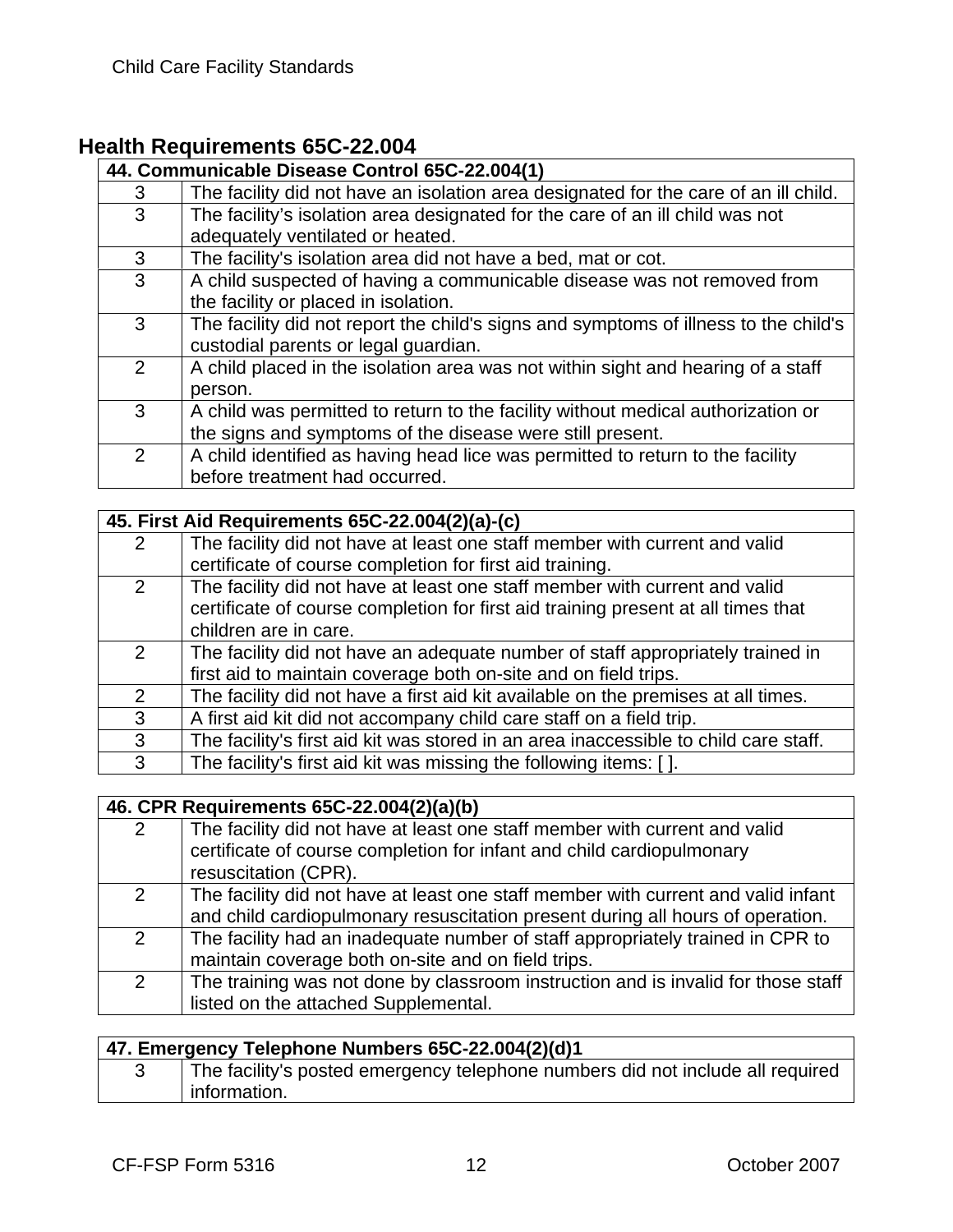| Emergency telephone numbers were not posted on or near all telephones in |
|--------------------------------------------------------------------------|
| $\parallel$ the facility.                                                |

|               | 48. Accident/ Incident Notification and Documentation 65C-22.004(2)(d)2-4           |
|---------------|-------------------------------------------------------------------------------------|
| $\mathcal{P}$ | The facility failed to immediately notify the child's custodial parents or legal    |
|               | guardians of a serious illness, accident, injury or emergency to their child.       |
| 3             | The facility failed to provide the custodial parent or legal guardian written       |
|               | documentation of an accident or incident on the day that it occurred.               |
| 3             | The facility failed to document an accident or incident on the day that it          |
|               | occurred.                                                                           |
| 3             | The facility failed to notify the licensing agency within 24 hours following a fire |
|               | or natural disaster.                                                                |
| 3             | Documentation of an accident or incident did not include all of the information     |
|               | required in that [].                                                                |
| 3             | Documentation of an accident or incident did not include the signatures of          |
|               | facility staff or the custodial parent or guardian.                                 |
| 3             | Documentation of an accident or incident was not maintained by the facility for     |
|               | a minimum of one (1) year.                                                          |
|               |                                                                                     |

|                | 49. Medication 65C-22.004(3)                                                                                      |
|----------------|-------------------------------------------------------------------------------------------------------------------|
| 3              | A prescription or non-prescription medication, [], brought to the center for                                      |
|                | administration, was not in its original container.                                                                |
| 3              | The label on the prescription medication did not have the required information<br>in that $\lceil \cdot \rceil$ . |
| $\mathbf{1}$   | Written instructions for dispensing a medication, [], were not followed in that [].                               |
| $\mathfrak{S}$ | Medication was observed without child resistant caps.                                                             |
| 3              | Medication which had expired or was no longer being administered was not                                          |
|                | returned to the custodial parent or legal guardian.                                                               |
| 2              | Medication was not stored separately and locked or inaccessible to the children                                   |
|                | in care.                                                                                                          |
| 3              | The facility failed to document in the child's file after dispensing a non-                                       |
|                | prescription medication in an emergency situation.                                                                |
| 2              | A prescription or non-prescription medication, specifically [], was dispensed                                     |
|                | without written authorization from the custodial parent or legal guardian.                                        |
| 2              | The facility was notified of allergies to medication and the information was                                      |
|                | neither shared with staff nor posted with the stored medication.                                                  |
| 3              | The facility was notified of allergies to medication and there was no written                                     |
|                | documentation in the child's file.                                                                                |
| 2              | A non-prescription medication, specifically [], was dispensed and the custodial                                   |
|                | parent or legal guardian was not notified on the day it occurred.                                                 |
| 3              | A record of medication dispensed was not retained for at least four (4) months                                    |
|                | after the last dosage was given.                                                                                  |
| 3              | The facility did not maintain a complete record for each child who received                                       |
|                | medication while in care.                                                                                         |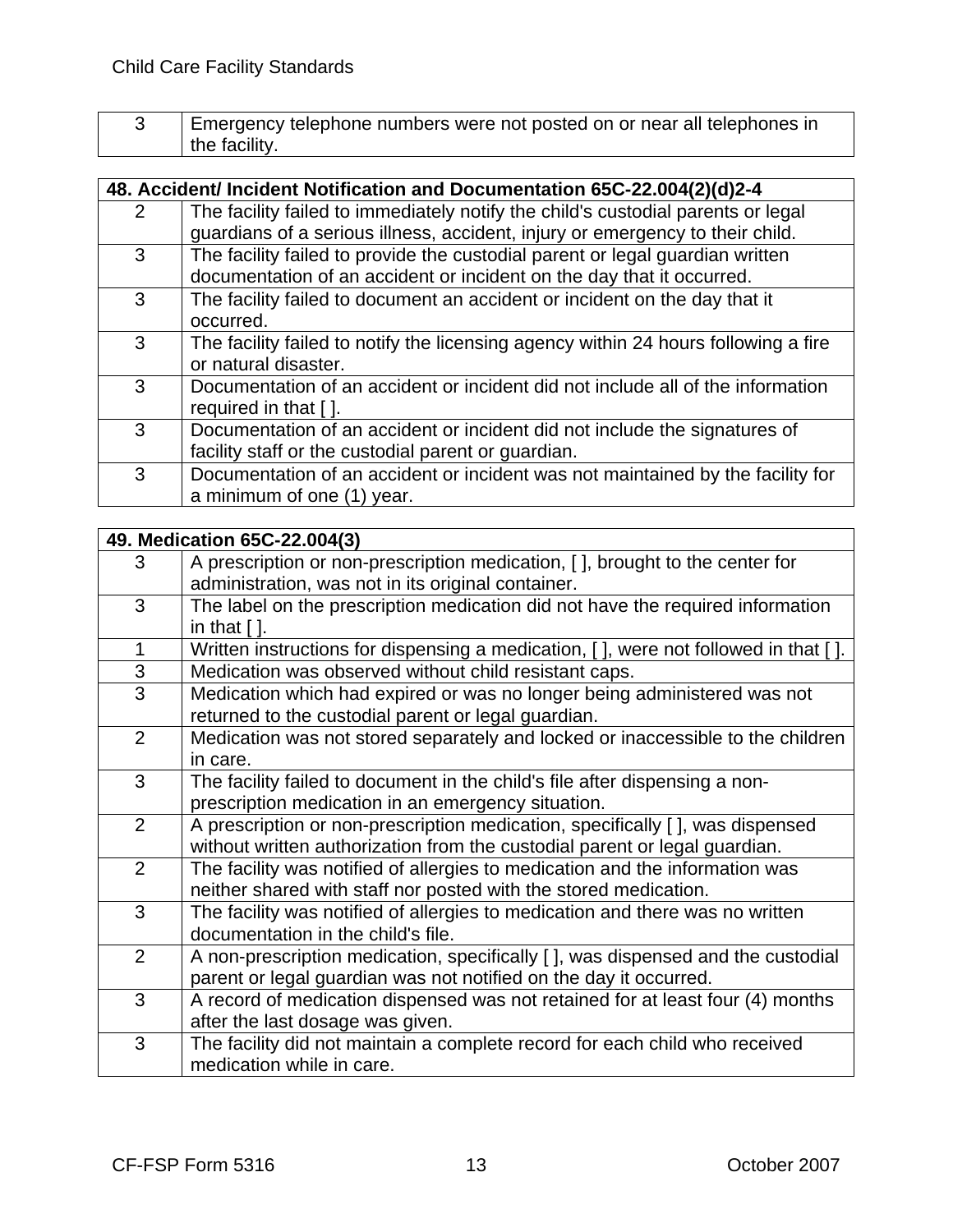## **Food and Nutrition 65C-22.005**

| 50. Meals and Snacks 65C-22.005(1)(a)(b)(c) |                                                                                                      |
|---------------------------------------------|------------------------------------------------------------------------------------------------------|
| 3                                           | Meals supplied by the facility did not meet the daily nutritional needs of the                       |
|                                             | children in care.                                                                                    |
| 3                                           | Snacks supplied by the facility did not meet the daily nutritional needs of the<br>children in care. |
|                                             |                                                                                                      |
| 3                                           | The facility chose not to provide meals and snacks, but failed to make                               |
|                                             | arrangements with custodial parent or legal guardian to provide nutritional food<br>for children.    |
| 3                                           | The facility did not maintain required written documentation of known food                           |
|                                             | allergies in a child's file.                                                                         |
| 2                                           | A child was given [] after the facility was notified of a food allergy by the                        |
|                                             | custodial parent or legal guardian.                                                                  |
| 3                                           | The facility did not share with staff or post in an easily accessible location,                      |
|                                             | special food restrictions for a child.                                                               |
| 3                                           | The facility did not maintain specialized diet documentation for a child requiring                   |
|                                             | a specialized diet in the child's file.                                                              |
| 3                                           | The facility failed to maintain documentation of meal and snack menus for at                         |
|                                             | least one month.                                                                                     |

|   | 51. Meal and Snack Menus 65C-22.005(1)(d)                                                                         |
|---|-------------------------------------------------------------------------------------------------------------------|
| 3 | The facility's posted menu was not dated.                                                                         |
| 3 | Substitutions to the planned menu were not recorded on the posted menu.                                           |
| 3 | The facility's menu was not conspicuously posted in an area accessible to<br>custodial parents or legal guardian. |

## **52. Food Service 65C-22.005(3)(a)(b)**

| Children were provided food that was not appropriate for their ages. |
|----------------------------------------------------------------------|
| Children were not individually fed during meal time.                 |

|   | 53. Bottles Sanitary and Labeled 65C-22.005(3)(c)(d)                          |  |
|---|-------------------------------------------------------------------------------|--|
| 3 | Formula brought to the facility was not properly refrigerated.                |  |
| 3 | Bottles and sippy cups were not labeled with the child's first and last name. |  |
| 2 | Heated foods or bottles were not tested before feeding.                       |  |
| 3 | An infant was observed with a propped bottle.                                 |  |
| 3 | Bottles and sippy cups brought from home were not returned to the custodial   |  |
|   | parent or guardian daily.                                                     |  |

## **54. Sufficient Seating 65C-22.005(3)(e)**

| The facility had insufficient seating at tables for the number of children eating at |
|--------------------------------------------------------------------------------------|
| one time.                                                                            |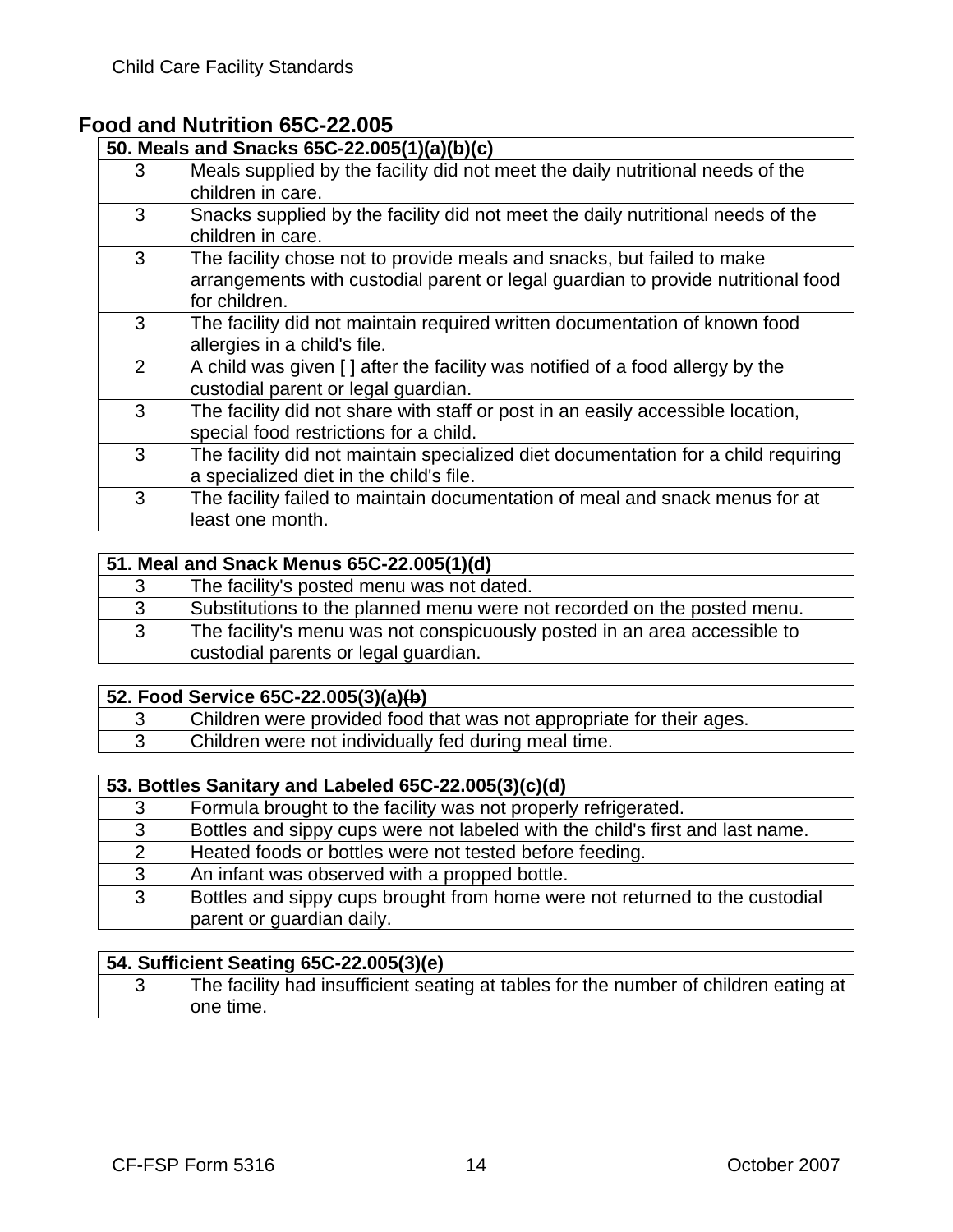| 55. Single Service Items 65C-22.005(3)(b)                                                                                                              |
|--------------------------------------------------------------------------------------------------------------------------------------------------------|
| Single service paper or plastic plates, utensils or cups were reused.                                                                                  |
| Plates, utensils, cups, bottles and sippy cups provided by the facility that are<br>not disposable were not washed, rinsed and sanitized between uses. |

## **Record Keeping 65C-22.006**

|  | 56. Records 65C-22.006(1)(a)                                                     |
|--|----------------------------------------------------------------------------------|
|  | Records or copies of records are not being maintained at the facility for review |
|  | I by the licensing authority.                                                    |

| 57. Children's Health/Immunization Records 65C-22.006(2)(a)-(c) |                                                                                                                                                                                                                                    |
|-----------------------------------------------------------------|------------------------------------------------------------------------------------------------------------------------------------------------------------------------------------------------------------------------------------|
| 3                                                               | A Student Health Examination/DH Form 3040 or equivalent, was not available<br>for the child(ren) identified on the attached Supplemental.                                                                                          |
| 3                                                               | The health statement for the child(ren) listed on the attached Supplemental, did<br>not contain all of the elements in the Student Health Examination/DH Form<br>3040.                                                             |
| 3                                                               | The Student Health Examination/DH Form 3040 was no longer current (over<br>two years since last examination) for the child(ren) listed on the attached<br>Supplemental.                                                            |
| 3                                                               | The Student Health Examination, on file for the child(ren) listed on the attached<br>Supplemental, was completed by a person without statutory authority to<br>perform health examinations.                                        |
| 3                                                               | A current DH Form 680, Florida Certification of Immunization, was missing for<br>the child(ren) listed on the attached Supplemental.                                                                                               |
| 3                                                               | DH Form 681, Religious Exemption from Immunization, was not on file for the<br>child(ren) listed on the attached Supplemental.                                                                                                     |
| 3                                                               | The immunization record was incomplete for the child(ren) listed on the<br>attached Supplemental. The record did not document required vaccinations,<br>signature of a physician, date of the immunization or the expiration date. |
|                                                                 |                                                                                                                                                                                                                                    |

## **58. Enrollment Information on File/Current 65C-22.006(3)**

| 3 | The facility did not have an enrollment form (CF-FSP Form 5219) or equivalent,    |
|---|-----------------------------------------------------------------------------------|
|   | form completed for the child(ren) in care listed on the attached Supplemental.    |
| 3 | Incomplete enrollment information on CF-FSP Form 5219 or equivalent form          |
|   | was found for those children listed on the attached Supplemental.                 |
| 3 | A signed statement from the custodial parent or legal guardian attesting that     |
|   | the facility had provided the department's Know Your Child Care Facility          |
|   | brochure was not on file for children listed on the attached Supplemental.        |
| 3 | A signed statement for the custodial parents or legal guardian attesting that the |
|   | facility had provided their written disciplinary practices was not on file for    |
|   | children as listed on the attached Supplemental.                                  |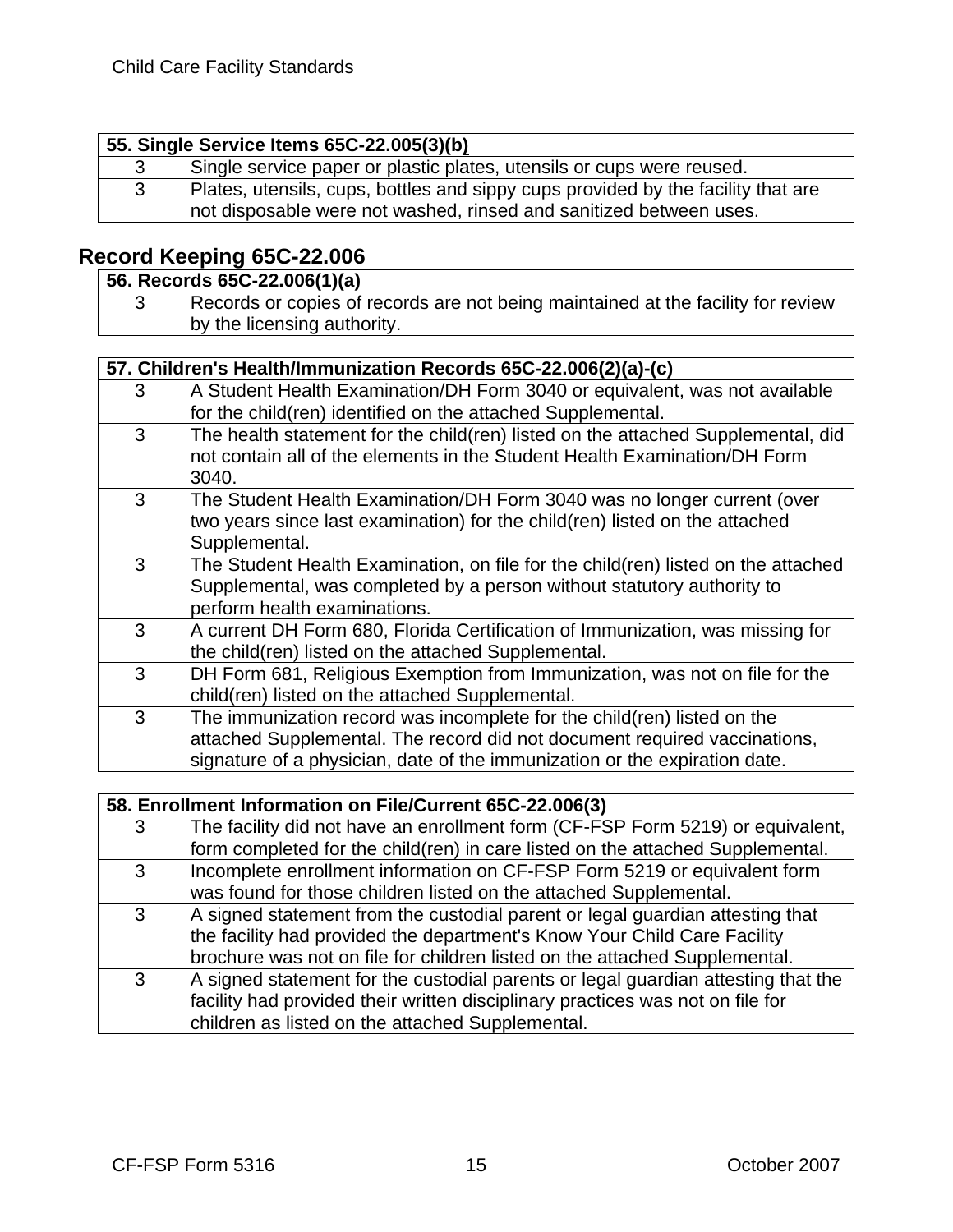| 59. Personnel Records 65C-22.006(4)(5) & 402.3055(1)(b) |                                                                                                                                                                                                                                                             |  |
|---------------------------------------------------------|-------------------------------------------------------------------------------------------------------------------------------------------------------------------------------------------------------------------------------------------------------------|--|
| 3                                                       | The facility did not have a complete record on file for the child care personnel<br>identified on the attached Supplemental.                                                                                                                                |  |
| 3                                                       | Child care personnel identified on the attached Supplemental did not have an<br>employment application on file.                                                                                                                                             |  |
| 3                                                       | The personnel record for staff identified on the attached Supplemental, did not<br>include a signed statement regarding any work in a center that had been<br>subject to negative licensing action or the subject of disciplinary action while<br>employed. |  |
| 3                                                       | The personnel record did not include the position and date of employment for<br>those child care personnel identified on the attached Supplemental.                                                                                                         |  |
| 3                                                       | The personnel record did not include a signed statement that the statutory<br>requirements for reporting child abuse/neglect were understood for individuals<br>as noted on the attached Supplemental.                                                      |  |
| 3                                                       | Documentation of first aid and infant and child cardiopulmonary resuscitation<br>training was not on file for staff as indicated on the attached Supplemental.                                                                                              |  |
| 3                                                       | The personnel record did not include training transcript information for staff as<br>indicated on the attached Supplemental.                                                                                                                                |  |

|               | 60. Background Screening Documents 65C-22.006(4), 435.04(1) & 435.05(1)(a)(c)                                                                                                                                                                                                                   |  |  |
|---------------|-------------------------------------------------------------------------------------------------------------------------------------------------------------------------------------------------------------------------------------------------------------------------------------------------|--|--|
| 2             | Documentation of Level 2 screening was missing for staff listed on the attached<br>Supplemental.                                                                                                                                                                                                |  |  |
| 2             | A finger print card for the purpose of conducting state/federal criminal records<br>check was not on file for those employees noted on the attached<br>Supplemental.                                                                                                                            |  |  |
| 2             | CF-FSP Form 5131, Background Screening and Personnel File Requirements,<br>was not on file for employees as indicated on the attached Supplemental.                                                                                                                                             |  |  |
| 3             | The fingerprint card had been completed but not submitted to FDLE within ten<br>working days from the date of hire for those employees identified on the<br>attached Supplemental.                                                                                                              |  |  |
| 3             | Documentation of the Attestation of Good Moral Character was missing for<br>staff listed on the attached Supplemental.                                                                                                                                                                          |  |  |
| 2             | The fingerprint card had been completed but was never submitted to FDLE for<br>those employees identified on the attached Supplemental.                                                                                                                                                         |  |  |
| 2             | Verification of employment history for the past 2 years was not on file for those<br>employees identified on the attached Supplemental.                                                                                                                                                         |  |  |
| $\mathcal{P}$ | Background screening was not completed every five years after the initial<br>screening for the individuals listed on the attached Supplemental.                                                                                                                                                 |  |  |
| 2             | The personnel record for the individual listed on the attached Supplemental<br>indicated the person had been found guilty of an offense noted in Section<br>435.04, Florida Statute, which disqualifies the person from employment.                                                             |  |  |
| 1             | The personnel record for the individual listed on the attached Supplemental<br>indicated the person had been found guilty of an offense noted in Section<br>435.04, Florida Statute, which disqualifies the person from employment and the<br>owner/operator failed to take appropriate action. |  |  |